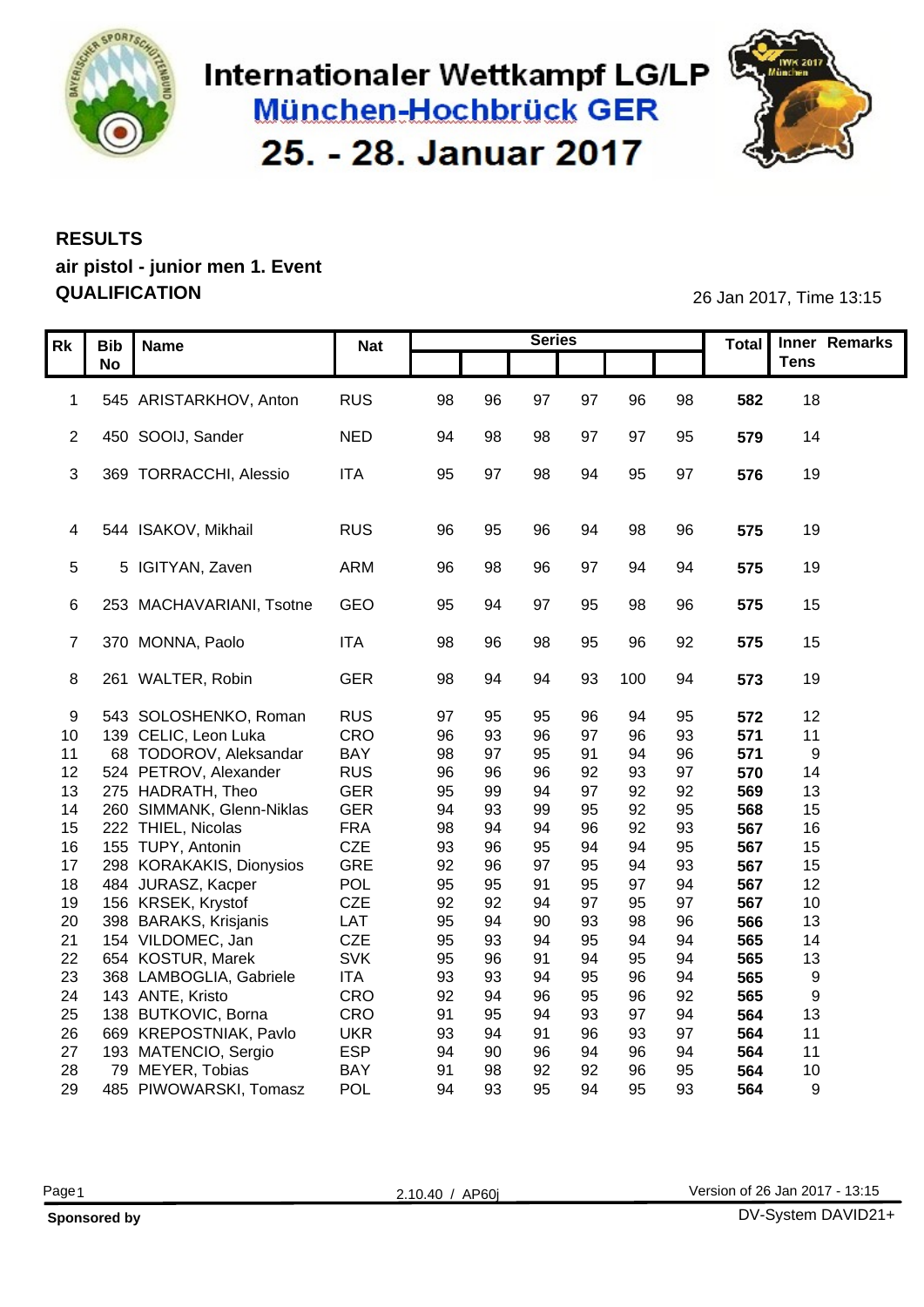

## Internationaler Wettkampf LG/LP München-Hochbrück GER 25. - 28. Januar 2017



#### **RESULTS air pistol - junior men 1. Event QUALIFICATION** 26 Jan 2017, Time 13:15

|    | Rk Bib Name                  | <b>Nat</b> |    |                | <b>Series</b>  |                 |                |     | Total Inner Remarks |
|----|------------------------------|------------|----|----------------|----------------|-----------------|----------------|-----|---------------------|
|    | <b>No</b>                    |            |    |                |                |                 |                |     | <b>Tens</b>         |
|    |                              |            |    |                |                |                 |                |     |                     |
|    | 30 502 CODREAN, Casian       | <b>ROU</b> | 94 | 95             | 95             | 96<br>94        | 89             | 563 | 16                  |
|    | 31 416 SABATAITIS, Vilius    | LTU        | 94 | 94             | Q <sub>1</sub> | 93<br>94        | 97             | 563 | 1 <sub>0</sub>      |
| 32 | 92 SON, Jerome               | <b>BEL</b> | 95 | 92             | 94             | 95<br>94        | 93             | 563 |                     |
|    | 33 262 WEIß, Simon           | <b>GER</b> | 92 | 92             | 96             | 91<br>97        | 94             | 562 |                     |
|    | 34 224 GREFFIER, Clement     | <b>FRA</b> | 91 | 95             | 96             | 95<br>90        | 95             | 562 | 1 <sub>0</sub>      |
|    | 35 305 VAREHA, Attila        | <b>HUN</b> | 88 | 97             | 96             | 95<br>93        | 93             | 562 |                     |
|    | 36 113 ROHAU, Andrei         | <b>BLR</b> | 94 | 95             | 95             | 92<br>93        | 93             | 562 |                     |
|    | 37 643 SCHAUB, Adrian        | SUI        | 94 |                | 92             | 95<br>95        | 92             | 562 |                     |
|    | 38 153 SCHEJBAL, Pavel       | CZE        | 95 | 93             |                | 95<br>90        | 90             | 560 | 13                  |
| 39 | 688 LEVERETT, Henry          | <b>USA</b> | 92 |                |                | 95<br>93        | 94             | 560 | 11                  |
|    | 40 704 KLANCAR, Jure         | <b>SLO</b> | 91 | 95             | 86             | 95              | 96             | 559 | 13                  |
|    | 41 495 SAKOWSKI, Patyk       | POL        | 93 | 93             | 90             | $Q_4$<br>93     | 96             | 559 | 12                  |
|    | 42 386 OKABE, Akira          | <b>JPN</b> | 91 | 92             | 92             | 96<br>92        | 96             | 559 | 11                  |
| 43 | 255 CHANKVETADZE, Ioane      | GEO        | 97 | 93             | 90             | 96<br>93        | 90             | 559 |                     |
| 44 | 4 KHLGHATYAN, Benik          | <b>ARM</b> | 92 | Q <sub>1</sub> | 95             | 92<br>94        | 95             | 559 |                     |
|    | 558 ROZMAN, David            | <b>SLO</b> | 93 | 95             | 92             | 92<br>91        | 95             | 558 | 11                  |
| 45 |                              |            |    |                |                | 97              |                |     | 11                  |
| 46 | 496 RABCZUK, Jakub           | POL        | 93 |                | 93             | 88<br>$Q\Delta$ | 93             | 558 |                     |
|    | 47 254 MOSULISHVILI, Kako    | GEO        | 93 | 93             |                | 92              | 92             | 557 | 13                  |
|    | 48 211 ROOS, Niko            | <b>FIN</b> | 92 |                |                | 95              | 92             | 556 | 11                  |
|    | 49 78 ROGG, Simon            | <b>BAY</b> | 90 | 95             | 93             | 93<br>92        | 93             | 556 |                     |
|    | 50 301 NAGY, Mate            | <b>HUN</b> | 88 | 93             |                | 94<br>91        | 94             | 555 | 13                  |
| 51 | 223 SCIRE, Guillaume         | <b>FRA</b> | 90 | 92             | 94             | 96<br>90        | 93             | 555 |                     |
|    | 52 559 CEPER, Joze           | <b>SLO</b> | 91 | 93             | 92             | 94<br>94        | Q <sub>1</sub> | 555 |                     |
|    | 53 114 KURDZI, Abdul-Aziz    | <b>BLR</b> | 90 | 93             |                | $Q\Delta$<br>92 | Q <sub>7</sub> | 554 |                     |
|    | 54 77 FRÖHLICH, Paul         | BAY        | 88 | 95             |                | 92              | 92             | 554 |                     |
| 55 | 19 EVGLEVSKI, Sergei         | <b>AUS</b> | 91 | 95             |                | 91              | 92             | 554 |                     |
|    | 56 399 ZORGE, Rihards        | LAT        | 94 |                | 92             | 95<br>90        | 94             | 554 |                     |
| 57 | 18 GROVES, Bailey            | <b>AUS</b> | 88 |                |                | 93<br>95        | 95             | 553 |                     |
|    | 58 371 CAPUTO, Franco        | ITA        | 92 | 90             |                | 93<br>90        | 94             | 552 | 12                  |
|    | 59 387 SATO, Masaya          | <b>JPN</b> | 94 | 95             | 92             | 90              | 92             | 552 |                     |
|    | 60 417 NEDZINSKAS, Tautvydas | LTU        | 93 | 92             | 86             | 91<br>94        | 95             | 551 |                     |
| 61 | 400 ERBS, Ernests            | LAT        | 89 | 93             | 90             | 93<br>93        | 93             | 551 |                     |
|    | 62 583 USENICNIK, Luka       | <b>SLO</b> | 91 |                | 91             | 89<br>93        | 93             | 551 |                     |
|    | 63 699 PLATT, Charles        | <b>USA</b> | 92 | 92             |                | 94<br>91        | 90             | 550 |                     |
|    | 64 26 SCHIESTL, Lukas        | <b>AUT</b> | 91 | 93             | 89             | 89<br>93        | 93             | 548 |                     |
|    | 65 700 LEVERETT, Jackson     | <b>USA</b> | 94 | 86             |                | 92<br>-91       | 91             | 547 |                     |
|    | 66 337 SURESH,               | <b>IND</b> | 88 | Q <sub>1</sub> | 93             | 90<br>93        | 90             | 545 |                     |
|    | 67 302 AGARDY, Vilmos        | <b>HUN</b> | 91 | 91             | 93             | 91<br>91        | 88             | 545 |                     |
|    |                              |            |    |                |                |                 |                |     |                     |